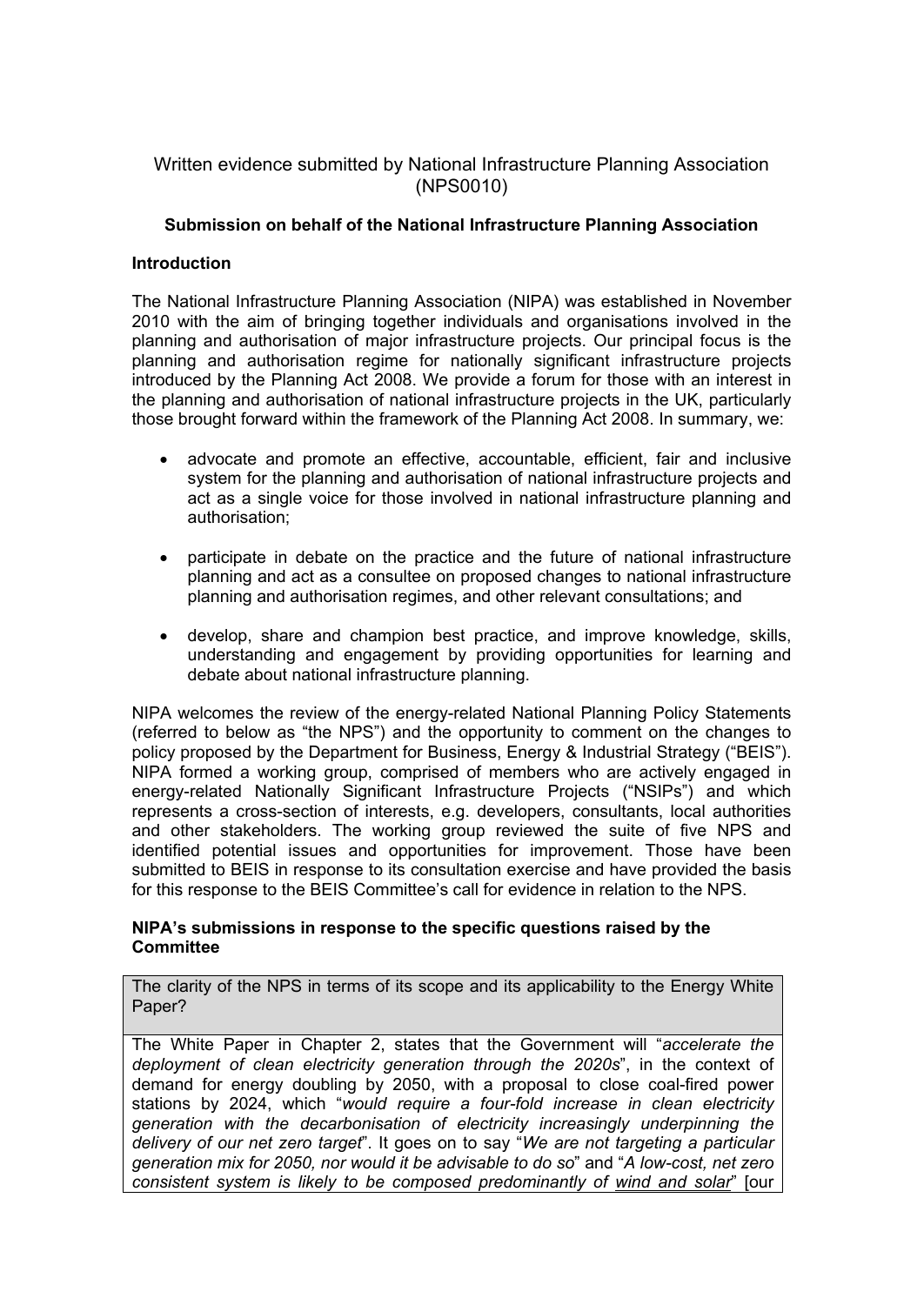#### emphasis].

More particularly, the White Paper confirms that "*Onshore wind and solar will be key building blocks of the future generation mix, along with offshore wind*" [our emphasis], "*We will consider the role of wave and tidal energy, following further evaluation of the commercial and technical evidence*" [our emphasis] and "*We will need sustained growth in the capacity of these sectors in the next decade to ensure that we are on a pathway that allows us to meet net zero emissions in all demand scenarios*".

The NPS are inconsistent with the above because they do not support onshore wind or tidal range:

- onshore wind continues to make a significant contribution to clean energy generation and if planning policy was framed more positively towards that technology, new projects would come forward. This is particularly the case given the recognition of the cost efficiency of wind within the NPS. We had an expectation that the inclusion of onshore wind in the White Paper signalled the reinstatement of that technology to the Planning Act 2008 regime and inclusion of that technology in the new EN-3;
- proof of concept in relation to tidal range exists in France and South Korea and it is a technology being considered in other countries. Government granted development consent for the Tidal Lagoon project in Swansea some years ago but chose not to lend financial support due to cost concerns. Even so, a similar project, in the same location, is being promoted by a public/private partnership and there is suite of similar suitable locations around England and Wales. Therefore, we recommend the inclusion of Tidal Range in EN-3; and
- the omission of these technologies, in the context of the White Paper and the Government's climate change and net zero policies, potentially leaves the NPS susceptible to judicial review, on the basis it may be claimed such omission is unreasonable/irrational and so unlawful. We recommend that both onshore wind and tidal range are included in the NPS and that onshore wind is reinstated to the Planning Act 2008 regime.

In addition to the references to solar in EN-1 (see above), EN-3 states the Government has committed to sustained growth in solar capacity to ensure that we are on a pathway that allows us to meet net zero emissions, and that solar is a key part of the Government's strategy for low-cost decarbonisation of the energy sector.

The Government's Net Zero Strategy ("NZS"), published in October 2021, recognises the centrality of solar to delivering net zero at the lowest cost to consumers. However, unlike offshore wind, nowhere in EN-3 or the NZS will one find a generation target for solar. The Committee for Climate Change has identified a need to deploy 54GW of solar by 2035 to keep on track to deliver net zero by 2050. This equates to roughly 40GW of solar by 2030, and the solar industry body, Solar Energy UK, in its 2021 report "*Lighting the Way*", demonstrates how that target is possible. Moreover, it is already too easy for those opposed to solar development to point to offshore wind as the perceived panacea of decarbonisation and the progress made in offshore wind deployment when claiming there is no need for the solar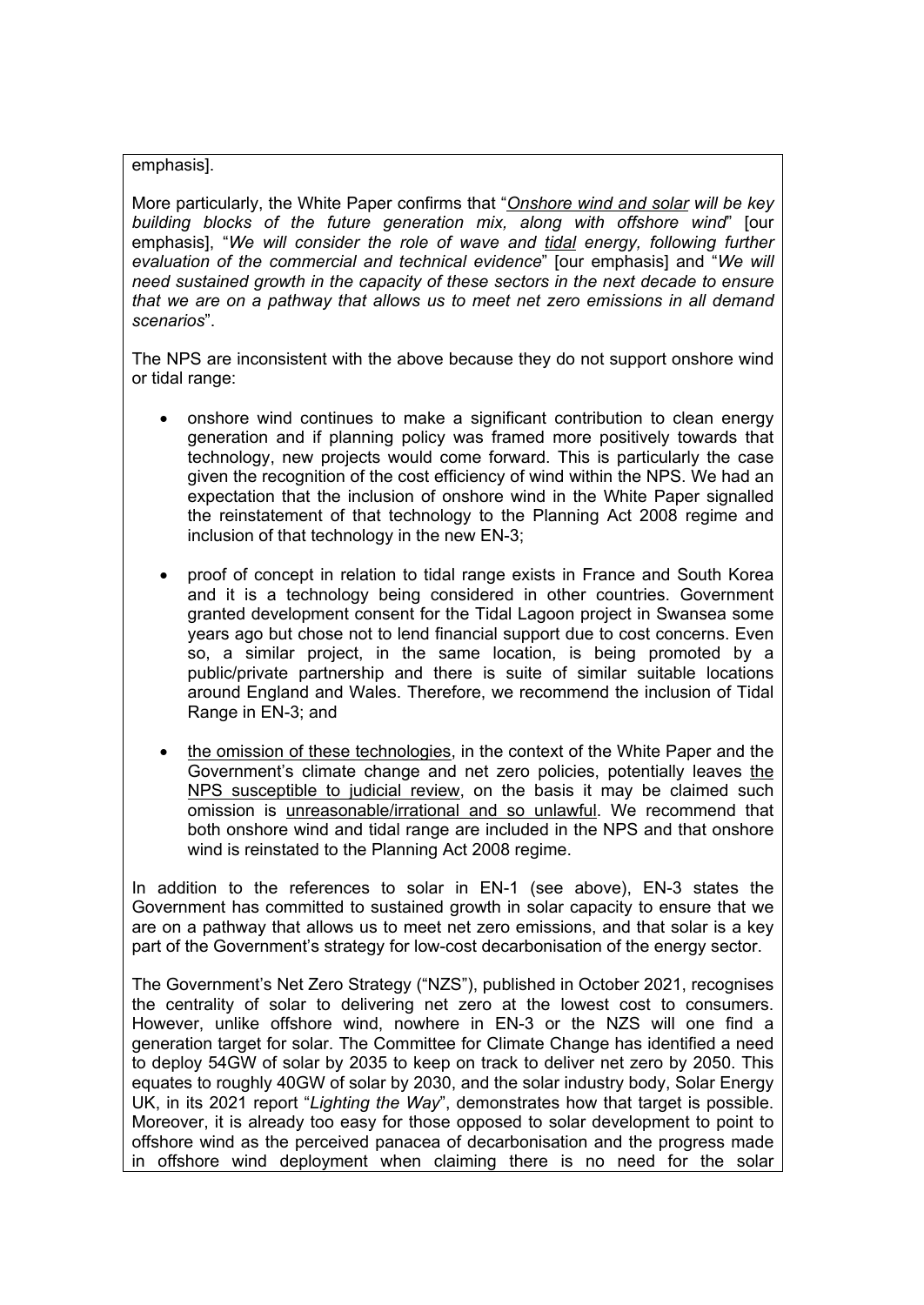development in the location selected.

Given that increased solar deployment would help reduce reliance on offshore wind, and enhance security and diversity of supply, we recommend that a target for solar generation should be included in the NPS, which requires at least 40GW by 2030. This would help demonstrate the scale of the need for that technology (alongside others) and increase investor confidence in solar development. The same points apply to Pumped Hydro Storage, which also has no generation target in the NPS.

How effectively the revised NPS reflects Government's policy proposals in the Energy White Paper?

The NPS confirm the Government's expectation given in the White Paper, that electricity demand will double by 2050 and to meet that a fourfold increase in low carbon electricity generation is needed, with most of this likely to come from renewables.

'Project Speed' has been commissioned to identify ways in which the delivery of infrastructure can be expedited, and there is a greater role for the NPS to minimise delay.

Yet, there has been divergence in approach to the balance of national need and local impacts taken by the Planning Inspectorate, appointed Examining Authorities and the Secretary of State over the last two years leading to delays in determining DCO applications, particularly for renewable energy infrastructure. Moreover, it has been clear that whilst the Secretary of State places significant weight on the national need, the Planning Inspectorate and appointed Examining Authorities have placed greater weight on local impacts.

In the above context, the case for additional energy infrastructure needs to be expressed in the NPS in the strongest possible terms. The NPS must give a clear direction in this regard with emphasis on the presumption in favour of development.

We do not consider the suite of draft NPS achieves that. Indeed, our opinion is that the national need and presumption have been diluted by the identification of technology-specific impacts given the absence of any direction on the weight to be applied to the impacts or on which issues should prevail. In effect, this is left to be determined at project level. This is most obviously the case in EN-3 in relation to offshore wind where, despite that technology being the backbone of the Government's Net Zero Strategy (at least 40GW by 2030), relevant impacts are identified but the NPS stops short of saying how they should be balanced and determined.

If BEIS does not grapple with that balancing exercise in the NPS, that will potentially lead to further uncertainty, delay and inconsistency in decision-making, and undermine the investment in offshore wind. We recommend BEIS reconsiders the NPS and asks itself if more direction can be given in relation to the weight to be applied to key impacts.

The National Planning Policy Framework (NPPF) may assist here, which arguably contains a stronger presumption in favour of renewable energy development. It says the decision-maker should "*approve the application if the impacts are (or can be made) acceptable*". However, we submit that the NPS should go further than this and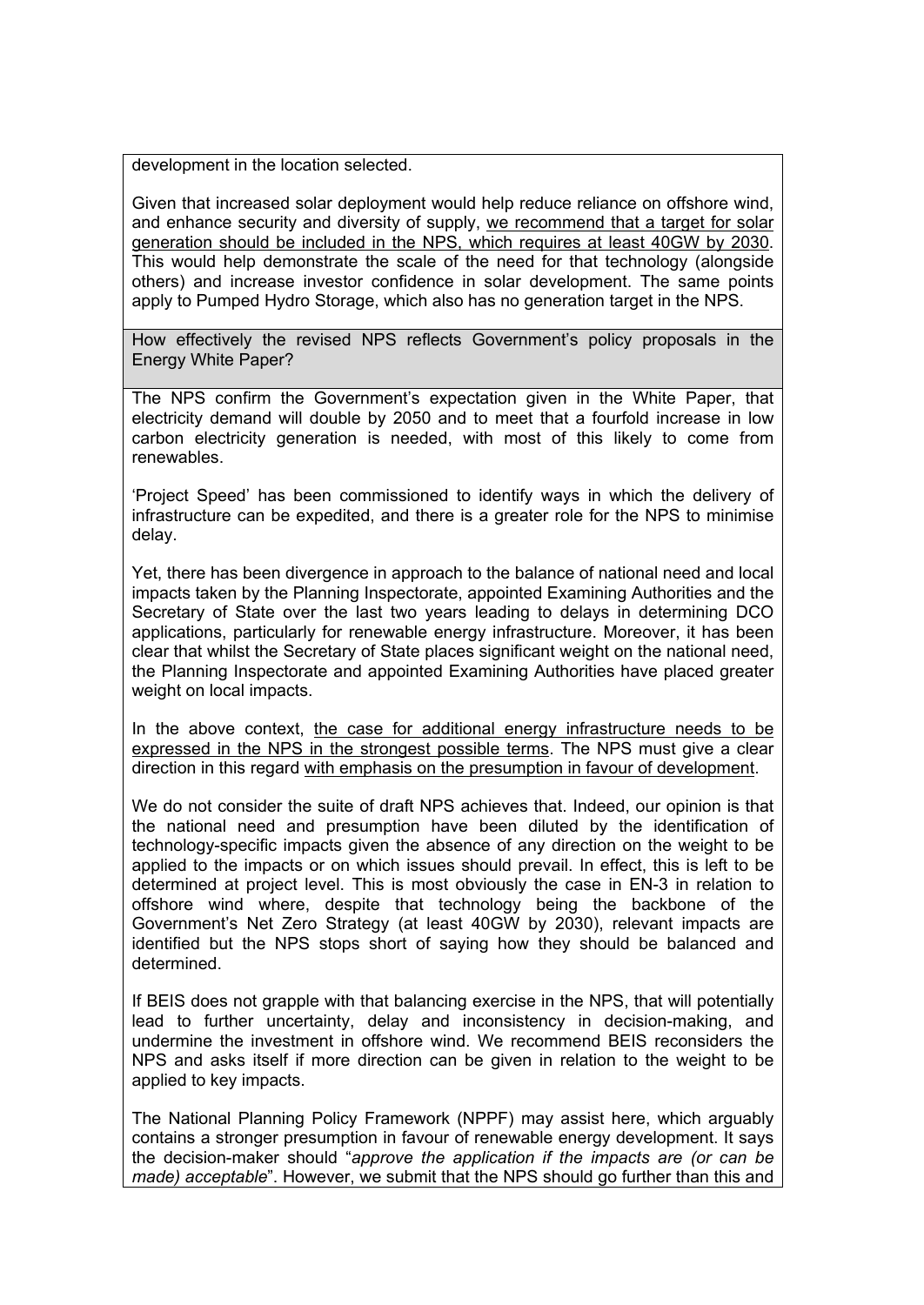recommend a weighting test (similar to that used for heritage matters) where the presumption is grant unless the harm outweighs the benefits.

We also recommend that the policy related to need stated at paragraphs 3.1.1 and 3.1.2 of EN-1 is given greater prominence and reiterated in section 1.1. The key message that the government has identified: (i) a need for significant amounts of new large-scale energy infrastructure to meet its energy objectives; (ii) that need as being urgent and should be given substantial weight; and (iii) it will not be possible to develop the necessary amounts of such infrastructure without some significant residual adverse impacts, must be communicated in the strongest possible terms in the NPS so that the message is not undermined in decision-making. The Planning Inspectorate, appointed Examining Authorities, and Statutory Consultees must be given a clear steer in this regard.

The scale of the challenge should not be underestimated. The absence of clear targets for onshore wind and solar and unhelpful references to simply providing *more* of both in the Net Zero Strategy means it is all too easy for opponents to challenge the need for renewable technologies. The investment required for promoters to embark on the Development Consent Order (DCO) process without the certainty of clear policy support for the scale of technology required to meet this need is also a huge obstacle. The renewable mix required to deliver decarbonisation of the energy sector by 2035 will simply not happen if this uncertainty continues. The National Infrastructure Commission in their 2020 paper<sup>1</sup> looked at the renewable mix required to meet net zero by 2050. These could be regarded as minimum recommendations now the Government is even more ambitious. The NIC commissioned an independent analysis by Aurora Energy Research. This looked at the capacity mix of 3 modelled scenarios of 60%, 80% and 90% renewables by 2050. This resulted in a recommended figure of between 56-121 GW of solar, 18-27GW of onshore wind and 54-86 GW of offshore wind by 2050.

Using solar as an example, the UK has 14GW of installed capacity and 17GW in the planning pipeline<sup>2</sup>. This still leaves between 25-90GW of solar to be delivered by 2050 (equivalent to between 1 and 3GW a year). Similar analysis by Solar Energy  $UK<sup>3</sup>$  shows that 40GW of solar is required by 2030 to achieve net zero by 2050 (or 4GW a year). To put this in context, an NSIP scale solar farm typically generates in the region of 350MW. Meeting the NIC target would require around 260 NSIPs to be consented and built between now and 2050, or 1,800 49.9MW projects. Rather more starkly, using Solar Energy UK's figure of 40GW, it would require 114 NSIPs to be built and delivered in the next 9 years, or 800 49.9MW projects. There is still only one solar NSIP to have been granted, Cleve Hill, and this has not yet been constructed. Policy needs to be strong and unequivocal to enable more projects to be promoted and consented.

EN-3 sets a target of 1GW of floating wind, which isn't ambitious, and doesn't reflect the action being taken by The Crown Estate to encourage this technology. Similar to the comments above, it would be helpful to have a higher target, particularly to drive

<sup>1</sup> Net Zero: Opportunities for the Power Sector, NIC, March 2020 [https://nic.org.uk/app/uploads/Net-Zero-6-March-](https://nic.org.uk/app/uploads/Net-Zero-6-March-2020.pdf)[2020.pdf](https://nic.org.uk/app/uploads/Net-Zero-6-March-2020.pdf)

<sup>2</sup> Lighting the Way, Solar Energy UK, 2021 [https://solarenergyuk.org/resource/lighting-the-way-making-net-zero-a](https://solarenergyuk.org/resource/lighting-the-way-making-net-zero-a-reality-with-solar-energy/)[reality-with-solar-energy/](https://solarenergyuk.org/resource/lighting-the-way-making-net-zero-a-reality-with-solar-energy/)

<sup>&</sup>lt;sup>3</sup> Lighting the Way, Solar Energy UK, 2021 [https://solarenergyuk.org/resource/lighting-the-way-making-net-zero-a](https://solarenergyuk.org/resource/lighting-the-way-making-net-zero-a-reality-with-solar-energy/)[reality-with-solar-energy/](https://solarenergyuk.org/resource/lighting-the-way-making-net-zero-a-reality-with-solar-energy/)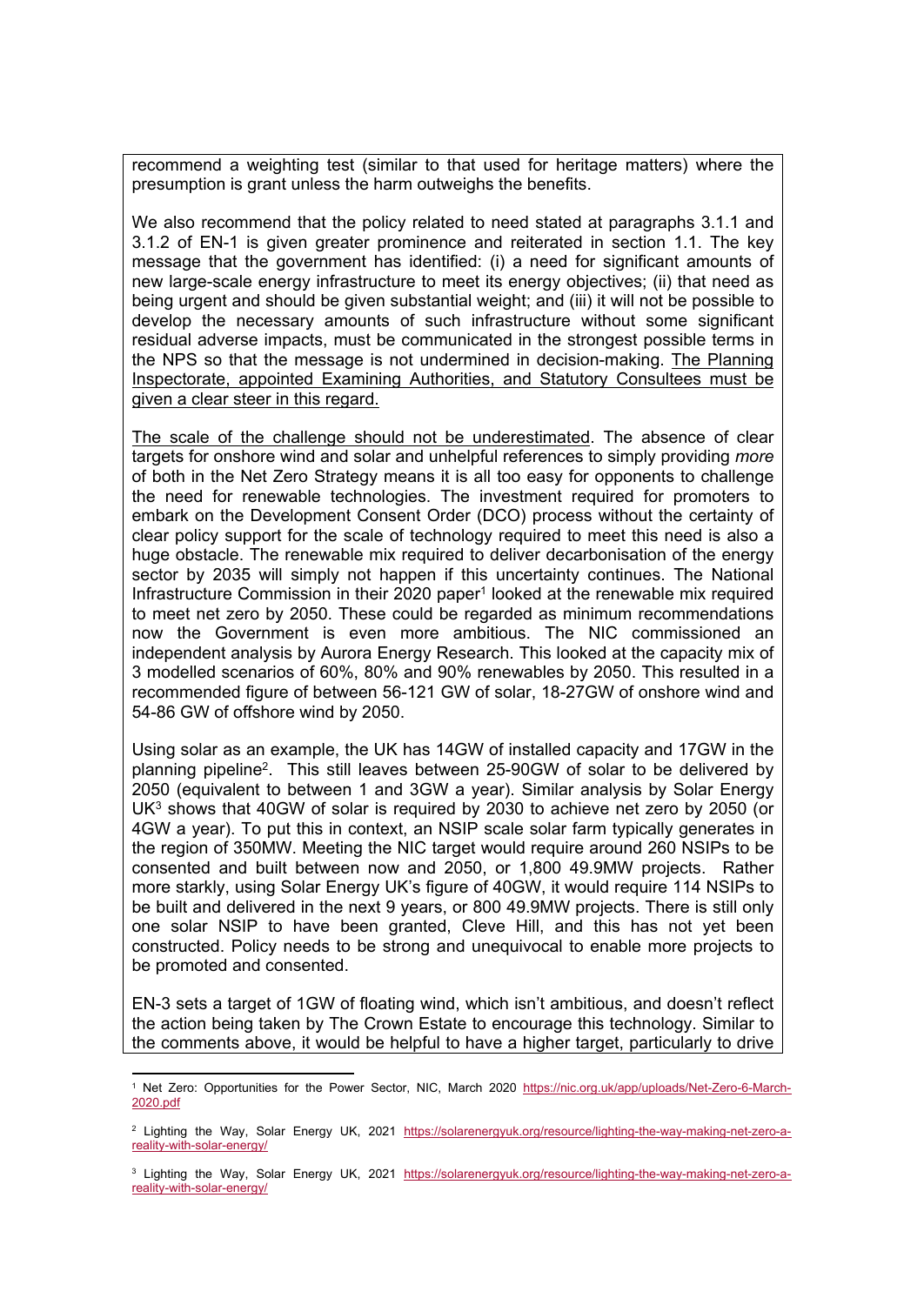investment in the Celtic Sea and reduce the cost of the technology generally. The number of sites suitable for offshore wind with fixed foundations is reducing, so we need floating technology to advance, and significant cost reduction, through this decade. Meaningful cost reduction is associated with scale. More generally, the NPS will need to be updated to reflect emerging marine planning policy reform, such as that expected through the Defra led Marine Spatial Prioritisation Programme, which aims to agree a holistic vision for the marine environment for 2050 through optimisation and prioritisation of marine activities.

Stronger support is required for repowering renewable energy projects, given that the principle of development at that site is already accepted (and indeed will form part of the baseline in environmental impact assessment). This is important given the urgent need for renewable power and the high levels of embodied carbon associated with existing infrastructure. There is an assumption running through the suite of NPS that repowering would require a fresh application for a DCO. This need not be the case and creates a situation, and outcome of, additional cost and delay. Repowering can be permitted and controlled in a DCO, e.g. a 'phasing and repowering plan' controlled via a DCO requirement (i.e. a condition).

How effectively the revised NPS supports the Government's targets for net zero by 2050?

We welcome the fact that EN-1 has been updated to reflect Net Zero commitments.

There seems to be no indication of how the Secretary of State should prioritise NSIPs contributing to net zero targets. Simply stating our Net Zero and Climate targets does not go far enough. We would recommend that EN-1 recognises the urgency to decarbonise the energy sector in line with the Prime Minister's Ten Point Plan for a Green Industrial Revolution (2021) and the White Paper.

EN1 should be updated to reflect the ambitions set out in the 6<sup>th</sup> Carbon Budget, the White Paper and the Hydrogen Strategy, all of which will require significant new infrastructure to deliver. It should also reflect the outcome of the decarbonisation readiness proposals.

We strongly recommend that more work is needed in this area to strengthen the commitment to Net Zero in the decision-making process. We would therefore suggest that EN-1 be amended to provide a clear and unambiguous direction to the Secretary of State to afford greater weight to the importance of climate change in decision-making.

We would strongly support the introduction of an express policy within the NPS setting out how the climate emergency should be considered within the decisionmaking process, including that significant weight within planning terms should be derived from the contribution that each project makes towards the achievement of net zero / offshore wind targets.

How effectively the revised NPS takes account of other aspects of the Government's plans for energy generation?

EN-5 (and EN-1) should go further in emphasising the need for connecting all sources of energy and support for grid connection projects, without the urgent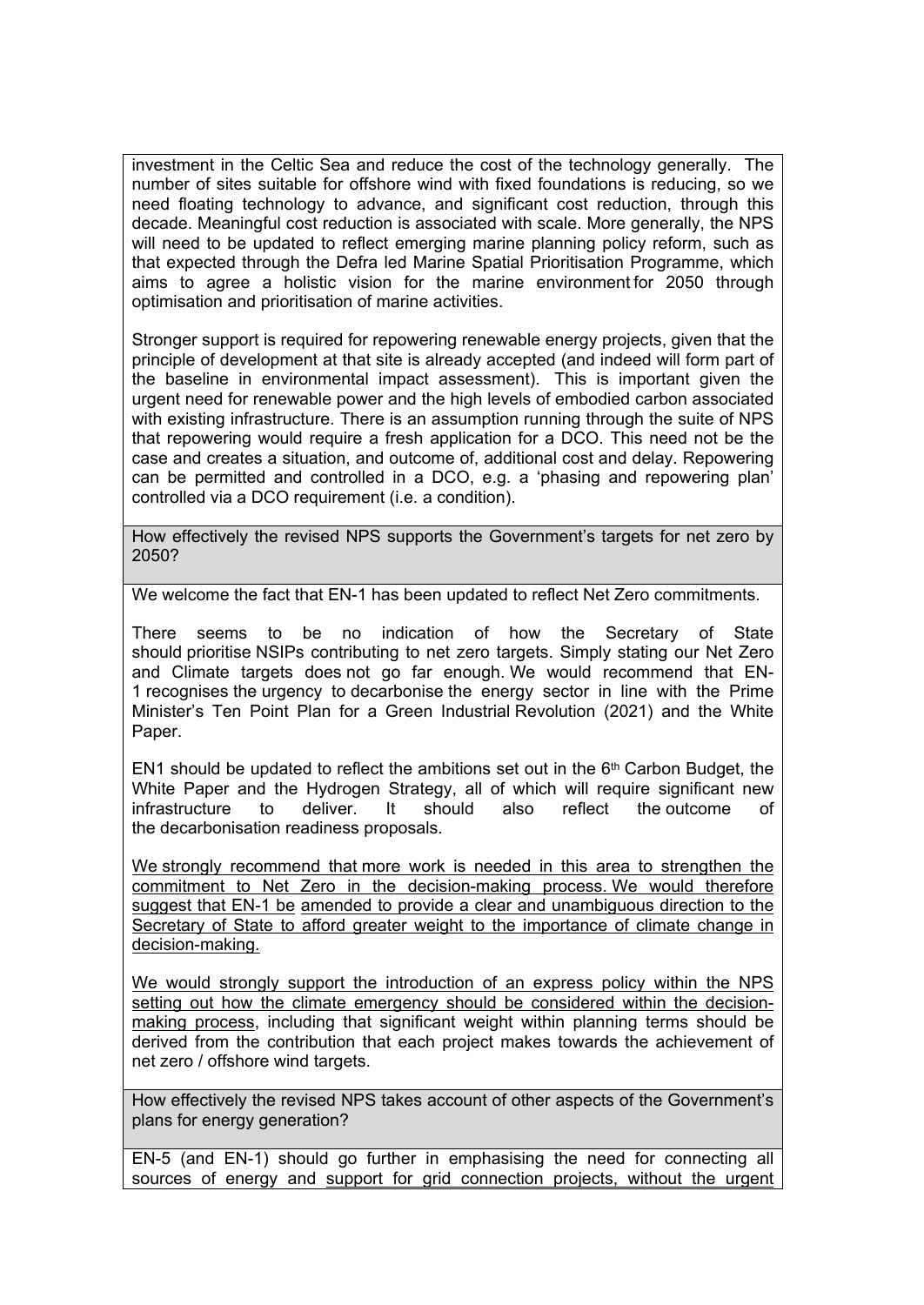delivery of which it will not be possible to realise the low carbon generation targets set out in the NPS.

It should also be acknowledged that the consenting of generating stations should not need to wait pending those for transmission infrastructure, and it will not always be the case that coordinated transmission results in less environmental impacts than point to point, e.g. coordinated transmission may result in larger infrastructure.

How effectively the proposals in the revised energy NPS supports the communities who will be impacted by the delivery of new energy infrastructure?

The NSIPs regime provides significant opportunity for those communities impacted by new energy infrastructure to directly engage in the consenting process at all stages. Local authorities also have an important role in the regime and voice the concerns of constituents.

However, there is a huge disparity in the resources of applicants and other interested parties in the process. For example, it is a lacuna in the Planning Act 2008 that there is no application fee or other source of income provided to a local authority to resource itself for DCO applications. Given the important role the local authorities have in preparing Local Impact Reports and representing the interests of constituents during the DCO process, that position must change.

Allied to the above, the NSIP regime can only be as effective as those participating in it. The regime is not assisted by the lack of resource within the Planning Inspectorate and it is undermined by the lack of resource within the SNCBs, such as Natural England. There are instances of examinations being delayed whilst appropriate Inspectors are appointed, and SNCBs being unable to participate in hearings due to resource constraints.

If BEIS and other government departments are serious about expediting the NSIPs regime and, more generally, "Project Speed", then adequate resourcing of key stakeholders must be made available so that they are able to engage effectively in the regime.

How effectively the revised energy NPS takes account of sustainability and environmental considerations?

We note the footnote in EN-1, which states that a Biodiversity Gain Statement will be designated alongside the NPS in due course, should the Environment Bill be enacted as currently drafted. This needs to be amended given the Environment Act 2021 is now in place. Part 6 has not yet come into force. Even so, we recommend stronger policy could be included in the NPS encouraging biodiversity net gain in advance of the legal requirement. Precedent already exists for this approach in the draft water resources infrastructure NPS, which refers to both Environmental Net Gain and Biodiversity Net Gain. The energy-related NPS should take a consistent approach and also fully embrace Environmental Net Gain.

EN-3 does not acknowledge the delay to offshore wind deployment attributable to EIA/HRA matters, including compensation measures, and the significant cost to developers in this regard, which is not aligned with reducing the costs to consumers. Better acknowledgement of the need for strategic compensation measures is required, and the role BEIS, the MMO, SNCBs and The Crown Estate have to play in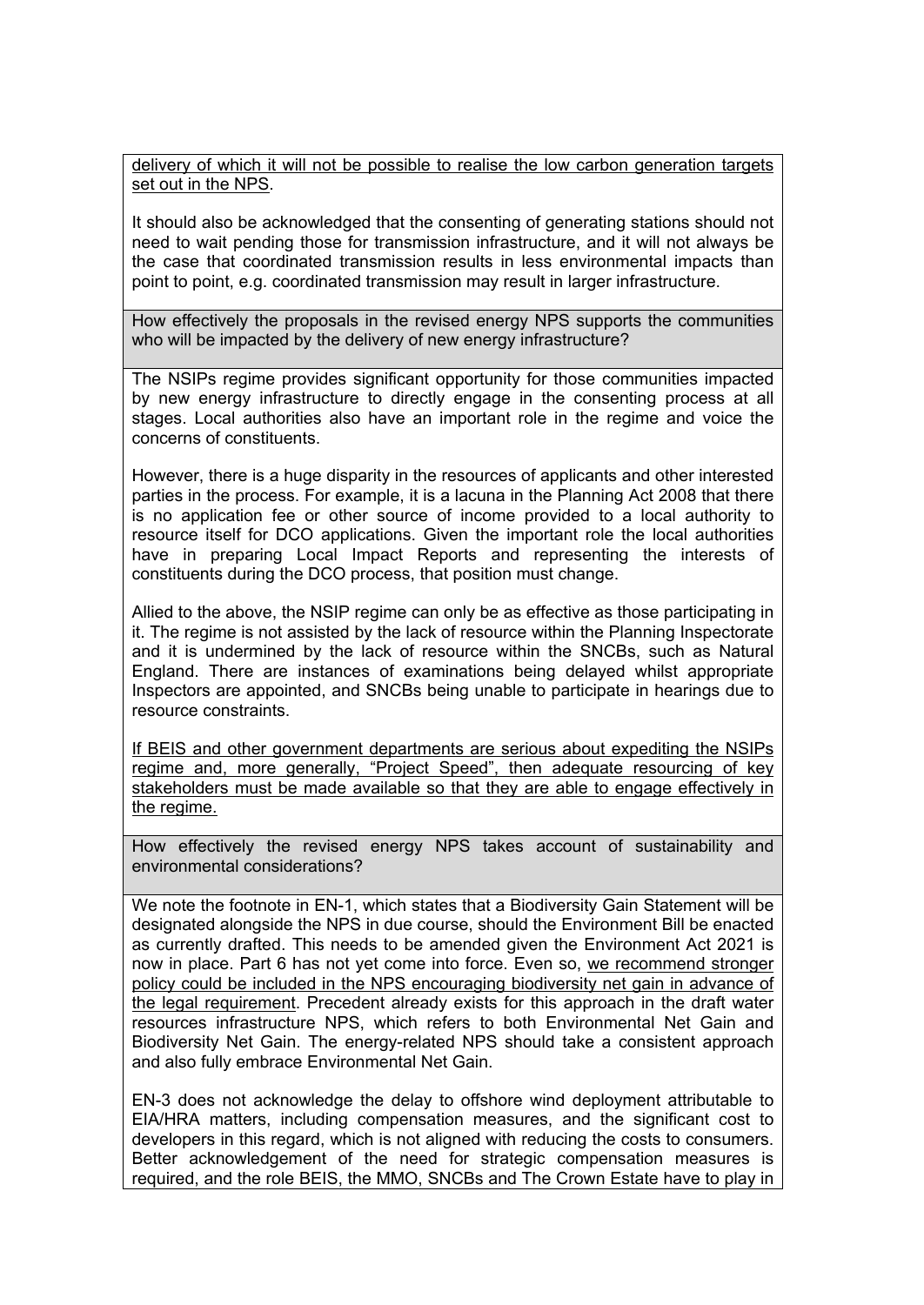delivering those measures. The Crown Estate is engaging with developers in relation to strategic compensation measures as it seeks to work with government, regulators, statutory advisors, and other key stakeholders to establish how strategic compensation can be secured through the development process.

The NPS needs to place a duty on the public sector to also engage and support the measures being considered, as some SNCBs have consistently maintained a view that it is not for them to advise on what compensation measures should be, yet find fault with those proposed by developers. That attitude must change if policy objectives are to be met. It will not be possible for 40GW of offshore wind to be deployed by 2030 if the attitude of SNCBs remains that all projects have the potential to have adverse effects on the integrity of protected habitats. Clarity over "de minimis" thresholds is also required. The NPS must go further to resolve this.

EN-3 confirms that agricultural land value should not be the predominant test in site selection for solar projects. It should be acknowledged that there is broadly an inverse relationship between agricultural land value and Biodiversity Net Gain ("BNG"). In other words, the lower the quality of agricultural land, the higher the baseline BNG will be, e.g. pasture land, and vice versa. Therefore, if solar is proposed in part on best and most versatile ("BMV") land, this could be acceptable in policy terms if, on balance, a higher percentage of BNG can be achieved. It would be helpful if the NPS could clarify this.

EN-5 contains a welcome attempt to clarify the scope of powers of compulsory acquisition (CA) that may be included in a DCO, particularly in relation to BNG and mitigation measures. This is important to avoid unnecessary debate on the scope of such powers, particularly given previous Examining Authority reports on habitats mitigation. However, as set out below the text is not entirely accurate, and as CA powers may be required to deliver mitigation, enhancement and BNG measures for all forms of energy infrastructure, we recommend similar policy is included in EN-1, e.g. "*powers of compulsory acquisition may extend to mitigation measures, landscape enhancement or biodiversity net gain programmes*".

The effectiveness of the Government's consultation on the proposals contained in the energy NPS?

The effectiveness of the consultation will not be known until the NPS are published in final form. Only then will we be able to judge whether the consultation has been meaningful and BEIS has considered and responded to the points by those who have provided responses.

When submitting a DCO application, applicants are required to submit a Consultation Report, which sets out how they have considered and responded to consultation responses, and how those have influenced the NSIP applied for. We would expect BEIS to undertake a similar exercise in respect of the NPS. For example, if BEIS chooses to continue to omit onshore wind and tidal range from the NPS, we would be very interested to see the evidence relied on to support that approach.

The consultation was commenced later than indicated by BEIS, but in effect that provided consultees with longer notice that it was coming. The consultation has been undertaken over a period of 3 months, which we consider adequate time for consultees to respond meaningfully.